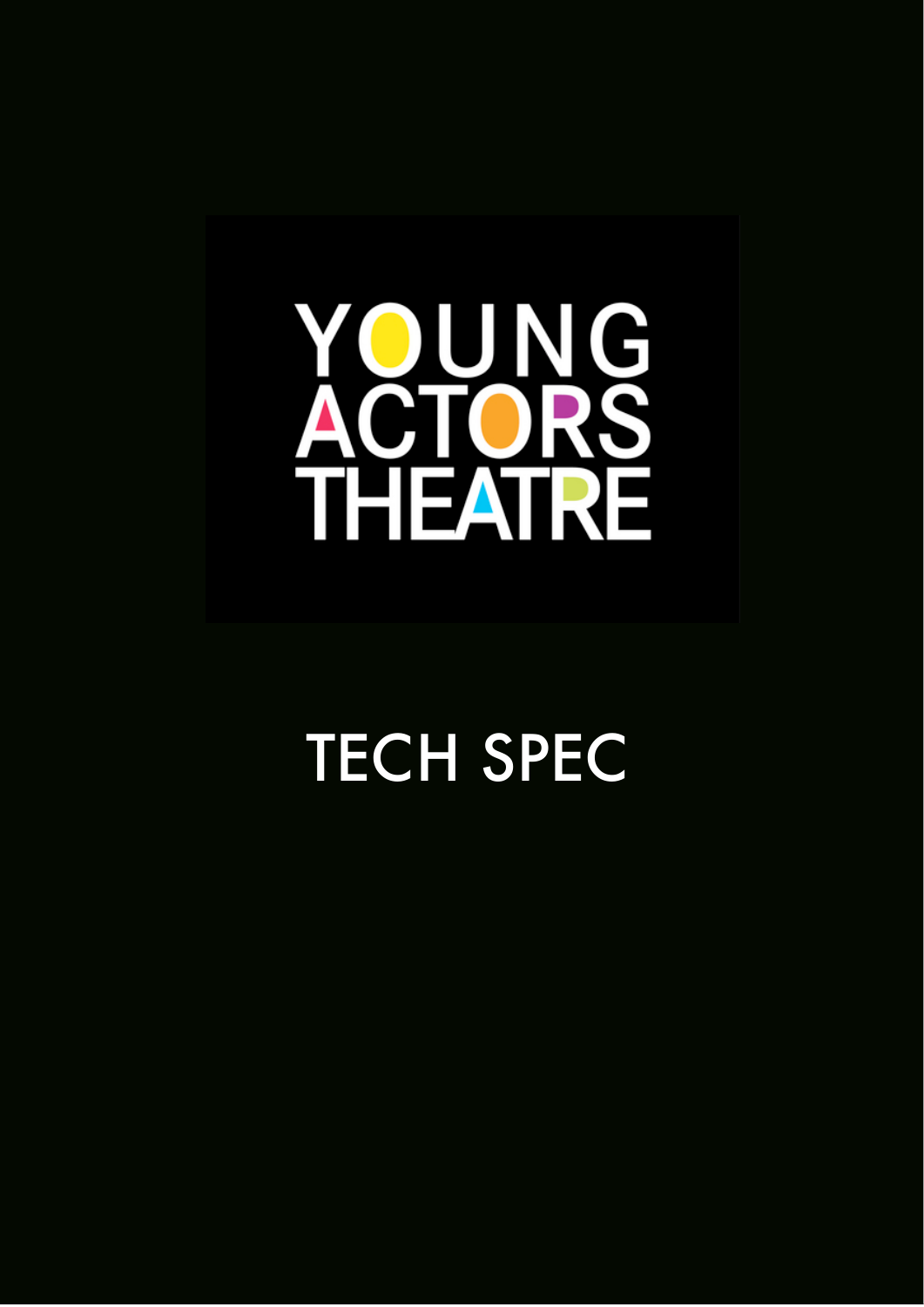#### **Get-in**

Access to the venue is from Barnsbury Road. The get-in for The Young Actors Theatre is through a standard set of double doors, at auditorium level.

#### **Capacity**

There is a seating bank providing 100 seats

#### **Stage Area**

The stage measures 6m deep x 9.5m wide, at floor level. There is a crossover at stage level up stage allowing you to travel from stage left to stage right without crossing the stage and also provides access to the dressing rooms.

The stage will be covered by standard dance floor, which means that no drilling/screwing will be allowed into the stage level. Any damage caused will be chargeable.

#### **Lighting**

The venue has a ground support trussing system that sits at 3600mm to the bottom chord,The truss includes three bars over stage and one FOH. Please see drawings.

The venue has 3 Beta packs providing 18 ways of dimming; patchable to 36 outlets via 6 Socapex connections. Please see drawing for standard Socapex layout. Control is from a Jester 24/48. Additional 15amp Cable is available.

#### **Lighting Stock**

Source 4 Jr 25/50 - 4 Selecon Acclaim F - 6 Par Can 64 (CP62) - 8 Par 16 Chrome(GU10) - 4

The venue reserve the right to refuse any fixtures that do not meet current PAT regulations.

#### **Sound**

PA with adequate coverage for the space. Yamaha 16 channel mixer, 2 x FOH Bose Speakers 2 x CD Players 2 x Mini Jack for Ipod etc...

#### **Dressing rooms**

Their are two dressing rooms, located backstage.

#### **Heath and Safety**

The visiting company must provide adequate risk assessments and method statements for dangerous activities related to their show.

Access equipment may only be used by people deemed competent by the venue's Duty **Technician**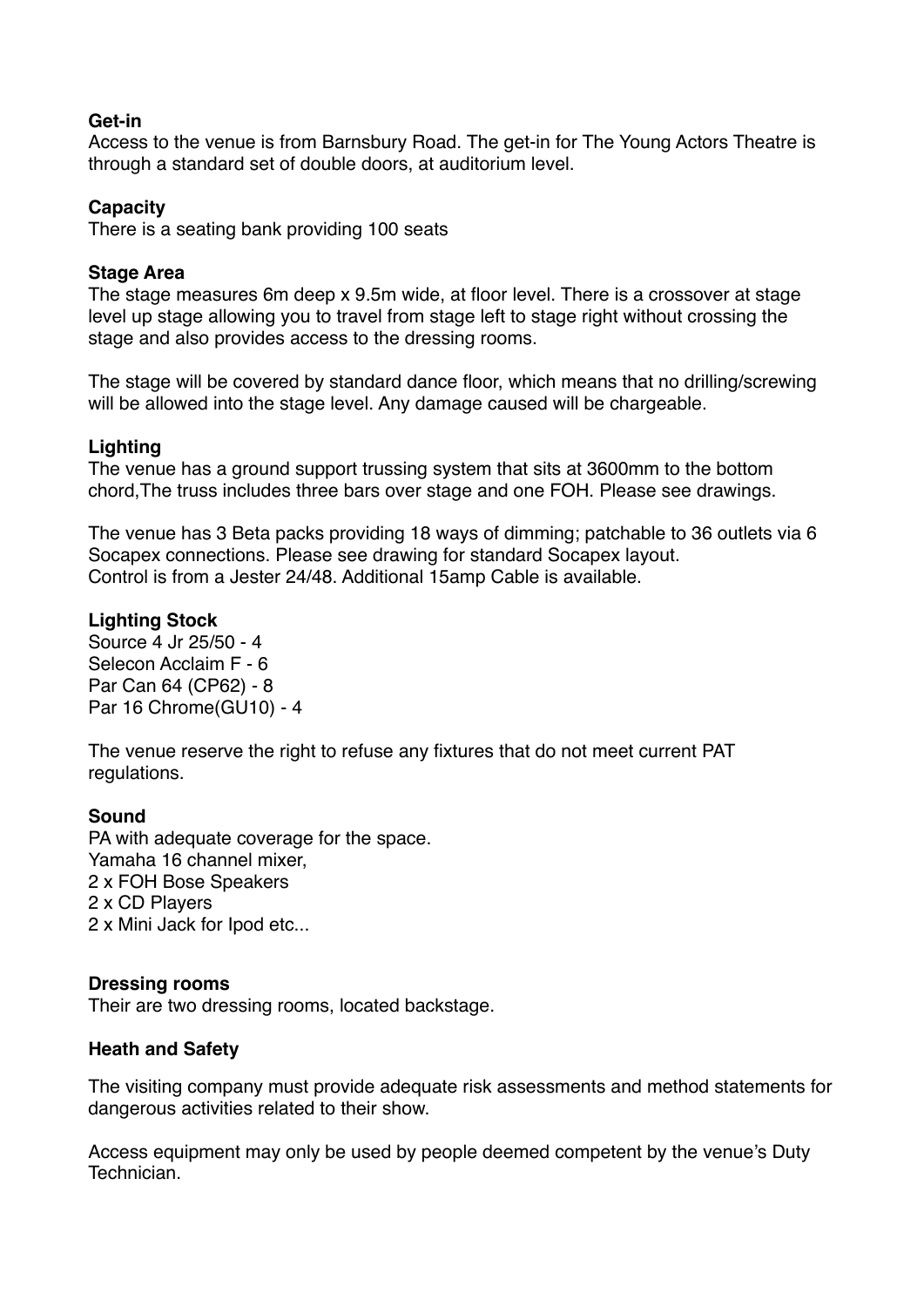



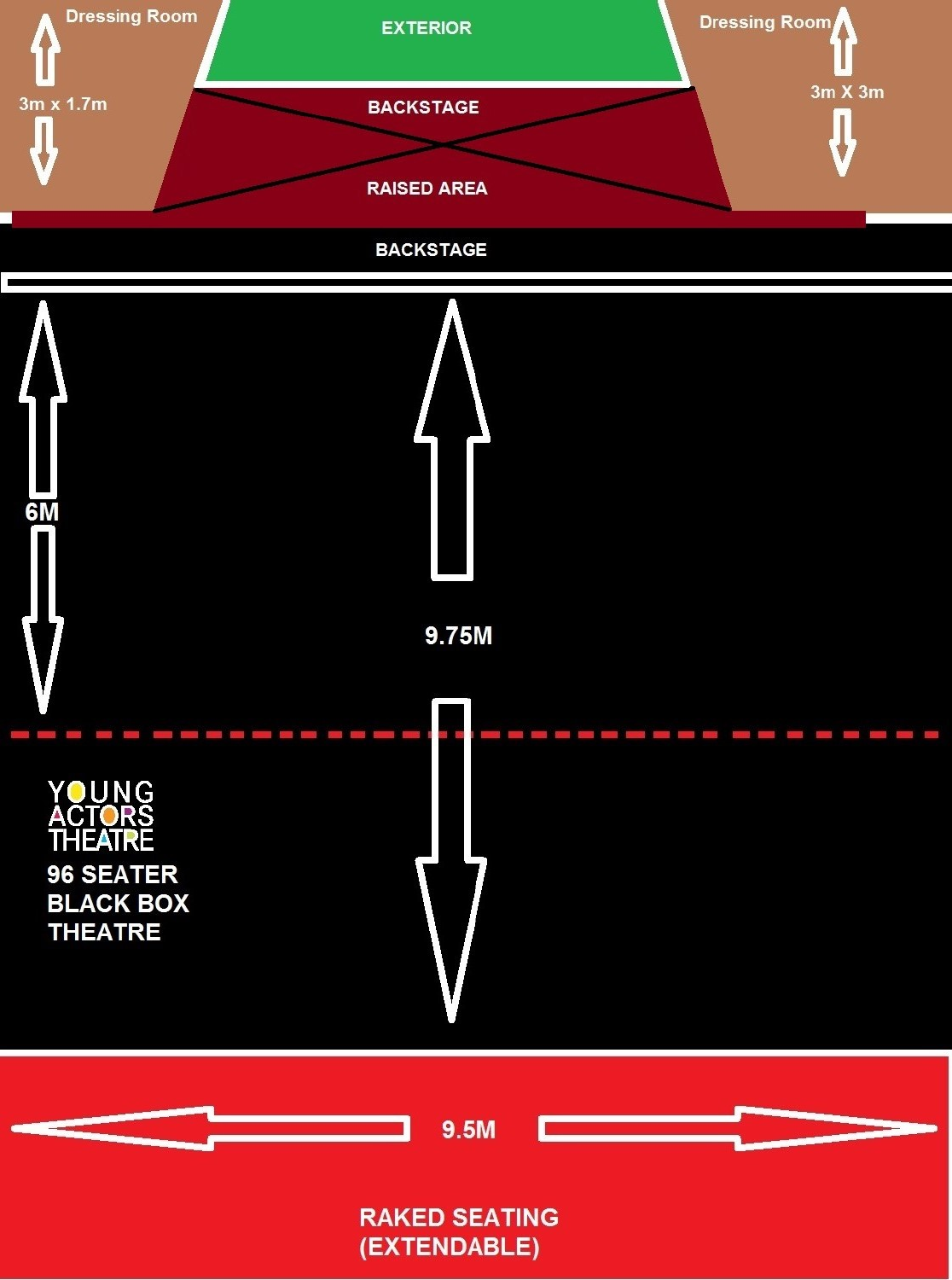